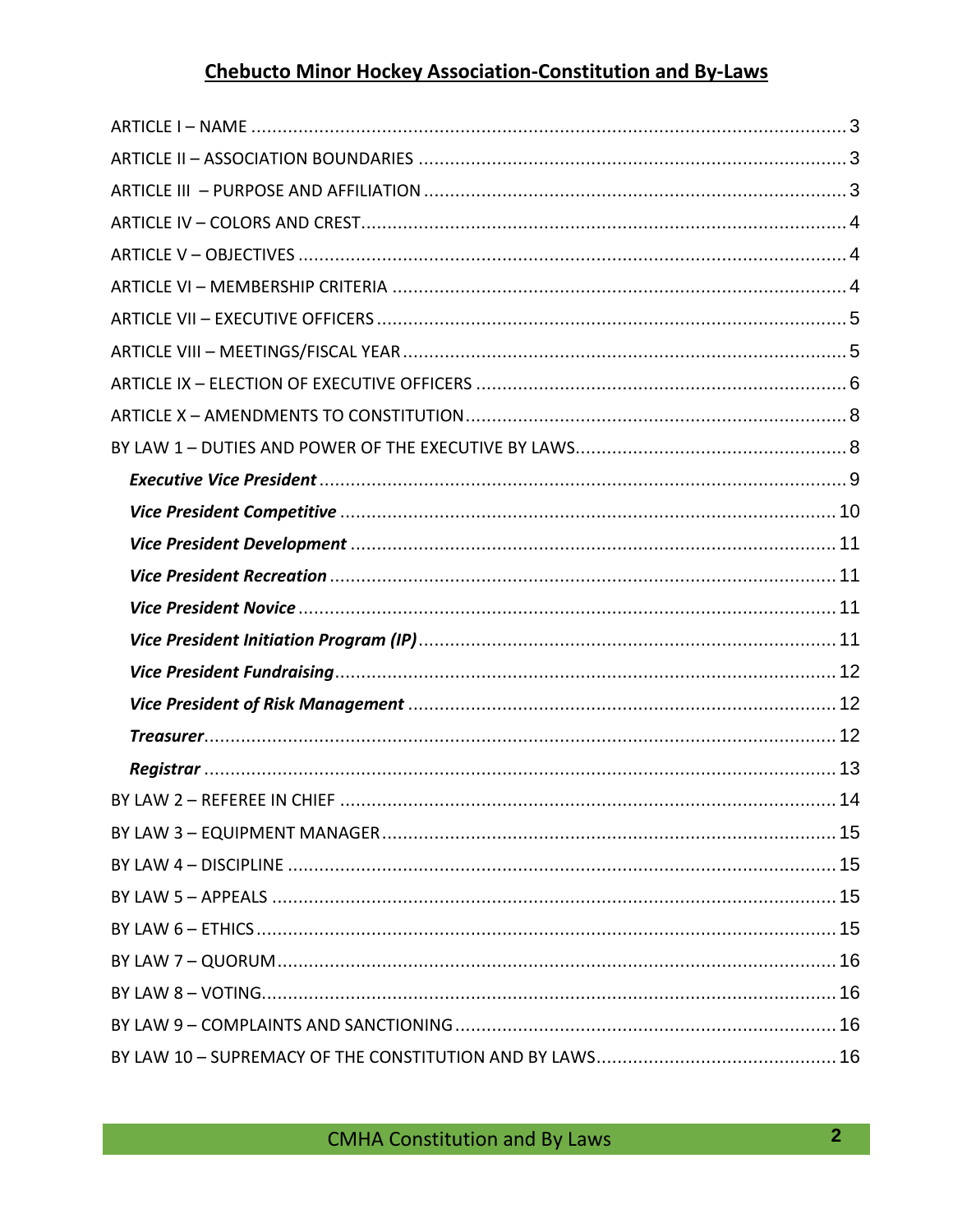Whereas the Chebucto Minor Hockey Association (CMHA) is a voluntary association of members designed to promote hockey at recreational and competitive levels in accordance with the Constitution and By-laws of Hockey Canada (HC), Hockey Nova Scotia (HNS) and the Nova Scotia Minor Hockey Council (NSMHC).

#### <span id="page-2-0"></span>**ARTICLE I – NAME**

This organization shall be known as the Chebucto Minor Hockey Association (CMHA) and shall be hereinafter referred to as the Association or CMHA.

#### <span id="page-2-1"></span>**ARTICLE II – ASSOCIATION BOUNDARIES**

#### **Chebucto Minor Hockey Association Boundaries**:

The Following is a Description of the Boundaries of the Chebucto Minor Hockey Association. The Association Boundaries will be in accordance to the boundaries set out by Hockey Nova Scotia Minor Council (HSMC).

- 1. Starting where Joseph Howe Dr. Meets the Ashburn Golf Course, Heading towards the Rotary and the start of Quinpool Rd. This includes everything on the West Side of Joseph Howe Dr. including the Springvale and Fairmount Subdivisions, St Margaret's Bay Rd. up to where it meets the Prospect Rd (route 333).
- 2. Everything from the start of the Purcell Cove Rd. (Route 253) to where it meets up to The Herring Cove Rd.
- 3. Everything from the start of the Herring Cove Rd. (route 349) to where it ends at Pennant.
- 4. Everything from the start of the Old Sambro Rd (route 306) to Sambro.
- 5. Everything from the start of the Prospect Rd. ( route 333 ) where it meets the St. Margaret's Bay Rd. to as far as the Bridge at the center of Shad Bay (start of Bayside).
- 6. Starting at the Intersection of Joseph Howe Dr. / Ashburn Golf Course and the Bicentennial Dr. This includes everything South of this line, following up the Bicentennial Dr. to the IA intersection then along HWY 103 to the Prospect Rd. intersection to the start of the Prospect Dr. Route 333, then out to Shad Bay.
- 7. Everything from Northwest Arm Drive at the intersection with the Bicentennial Drive To the end of Northwest Arm Drive where it meets with the Old Sambro Road (Highway 306) . This includes Cowie Hill Subdivision.

#### <span id="page-2-2"></span>**ARTICLE III – PURPOSE AND AFFILIATION**

The Association is established as the governing and administrative body whose purpose is to provide an opportunity for the youth to participate in the Hockey Nova Scotia, the Central Minor Hockey Federation and the Metro Minor Hockey League sanctioned hockey programs. The Association is bound by the by-laws and rules of the Hockey Canada (HC), Hockey Nova Scotia (HNS), the Nova Scotia Minor Hockey Council (NSMHC), the Central Minor Hockey Federation (CMHF) and the Metro Minor Hockey League (MMHL). All members of the Association will be bound by the terms of the Code of Conduct and Expectations.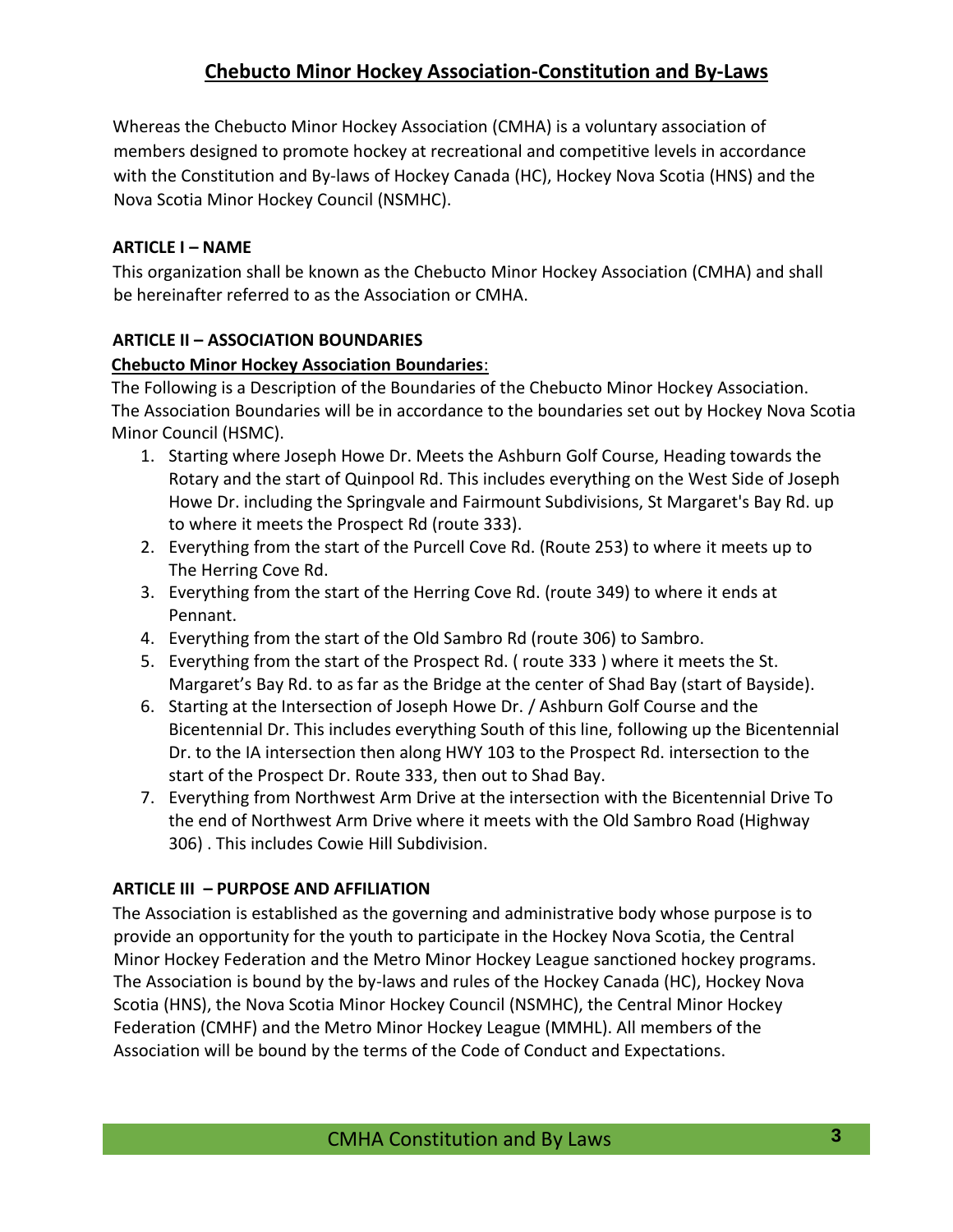### <span id="page-3-0"></span>**ARTICLE IV – COLORS AND CREST**

The Association colours will be Kelly Green and White and a round Logo with the Light house image (as shown). Any Chebucto Atlantics jerseys, clothing or other paraphernalia must adhere to this colour scheme format. The Association jackets, track suits, sweaters and other clothing items will also abide by this color scheme. Where appointed, an approved vendor may be supplied by Association.



### <span id="page-3-1"></span>**ARTICLE V – OBJECTIVES**

**MISSION STATEMENT:** CMHA is a proud organization with a strong display of community and pride. We are building the foundation for our players through the game of hockey. Our mission is to lay the foundation for our players to develop, grow and achieve personal goals, while strengthening and building the CMHA.

- 1. To aid with those unable to pay registration fees, through municipal, provincial or community programs
- 2. To implement programs that will develop players and provide for a positive hockey experience.
- 3. To organize and administer in-house leagues and representative teams for interassociation competition.
- 4. To foster, promote and encourage the ideals of good sportsmanship, respect, fun, and enjoyment in the children of the community.
- 5. To acquire by way of grant, gift, purchase, bequest, devise or otherwise, real and personal property and to own and use such property to the realization of the objectives of the Association.

### <span id="page-3-2"></span>**ARTICLE VI – MEMBERSHIP CRITERIA**

A parent or legal guardian who has a child registered with the Association, has paid all annual registration fees and has no other outstanding fees owed within the Association, will be considered a member in good standing. As a Member of good standing, one vote per parent or legal guardian will be given at the Annual General Meeting.

1. Membership will be accorded to all people who offer to serve in any capacity from one registration period to the next has been accepted by the Association. Any member delinquent in their fees shall forfeit membership until full payment of fees. Life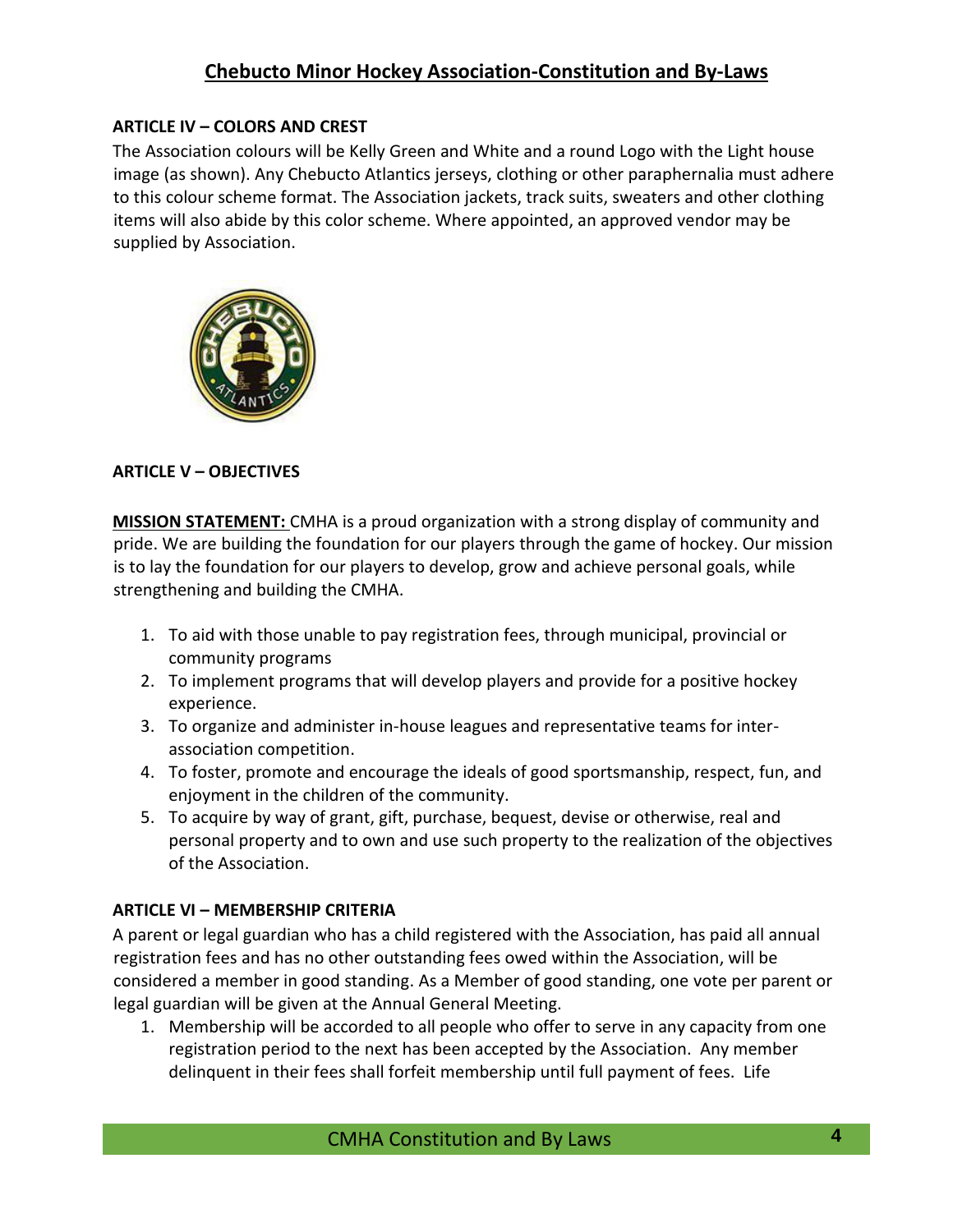membership may be bestowed by a two-thirds majority vote of members present at an Annual or Special meeting. Life membership shall entitle the honored member to all privileges in the Association for life.

2. Players who have reached the age of majority.

#### <span id="page-4-0"></span>**ARTICLE VII – EXECUTIVE OFFICERS**

Executive officers shall be elected at the Annual General Meeting and will hold their positions for one year (with the exception of the President and Executive Vice President). (2 years in alternating years).

- a) The executive officers shall be:
	- (a) President
	- (b) Executive Vice President
	- (c) Vice President Competitive
	- (d) Vice President Recreation,
	- (e) Vice President Development
	- (f) Vice President Initiation Program
	- (g) Vice President Novice
	- (h) Vice President Fundraising
	- (i) Vice President Administration & Secretary
	- (j) Vice President of Risk Management
	- (k) Treasurer
	- (l) Registrar
	- (m)Ice Coordinator
	- (n) Member at large two members
	- (o) Equipment Manager
	- (p) Tournament coordinator
	- (q) Referee in Chief

The President shall serve a term of two-years with an end date of each term alternating with the end date of the Executive Vice President. The President's two-year term shall commence in even numbered years (commencing in 2008).

The Past President of the Association shall be an ex-officio member of the Executive.

## <span id="page-4-1"></span>**ARTICLE VIII – MEETINGS/FISCAL YEAR EXECUTIVE MEETINGS**

a) These will be held as required. No business shall be transacted at any meeting of the Executive unless fifty percent (50%) in number of the Executive are present at the commencement of such business.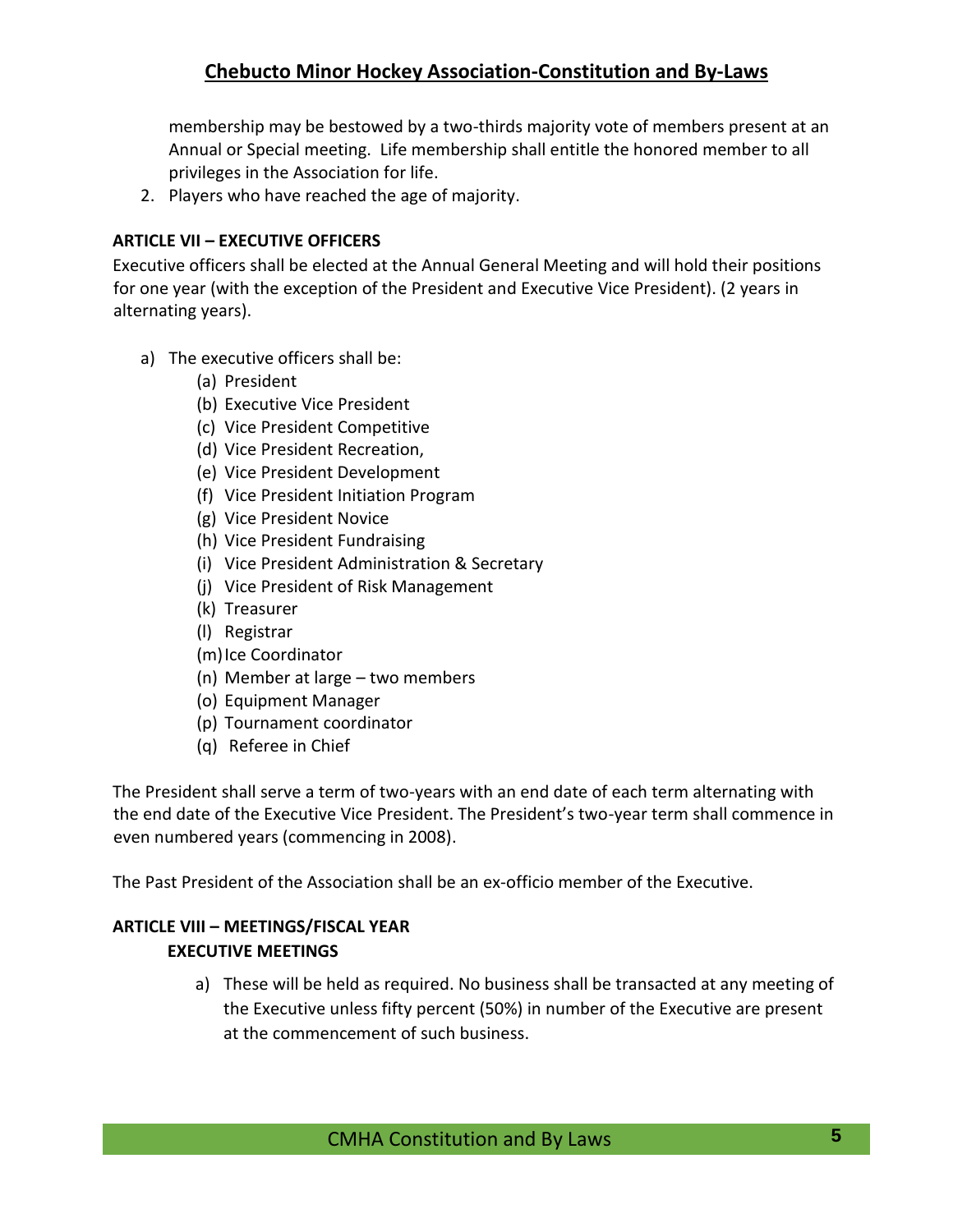- b) Voting is limited to the Executive members and each member is entitled to 1 vote.
- c) The President is permitted to vote only for the purpose of breaking a tie.

## **1. ANNUAL GENERAL MEETING:**

- a) Quorum for the meeting is twenty-five (25) members.
- b) The Associations Annual General Meetings will be held prior to May 31 at a time and place to be determined by the Executive. Reports will be presented by all Vice presidents and the Treasurer. All other elected members can provide reports as needed or requested by Executive.
- c) Election of Officers will be held at this meeting.
- d) Notice of this meeting shall be posted on the association website, emailed to members and posted publicly not less than 28 days prior to the date of the meeting. The notice must include the nomination(s) of the current Executive.
- e) The order of business for these meetings shall be set by the Executive.

### **2. SPECIAL GENERAL MEETING:**

- a) The Executive may, whenever it sees fit, or upon written request from twentyfive (25) members eligible to vote, call a Special General Meeting;
- b) Quorum for the meetings is twenty-five (25) members;
- c) Notice of this meeting shall be posted on the association website, emailed to members and posted publicly not less than 14 days prior to the date of the meeting. The notice must include a description of the business to be conducted at the meeting. No decisions or business can be conducted that was not indicated in the notice to membership.

### **3. FISCAL YEAR**

The Association's fiscal year will be April 1st to March 31.

### **4. MINUTES**

Minutes of all meetings shall be retained as ongoing records.

### <span id="page-5-0"></span>**ARTICLE IX – ELECTION OF EXECUTIVE OFFICERS**

The current Executive must post their nomination(s) on the Association website not less than 30 days prior to the Annual General Meeting (AGM).

1. The membership may nominate individuals for Executive by providing notice to the Executive not less than 16 days before the AGM. Such notice shall set out the name of the individual nominated and the position for which nominated. The nomination form must be signed by two members in good standing and must be signed by the nominee indicating he/she is willing to accept the position if elected. All nominations must be reviewed and approved by Executive Board members. Please visit the Chebucto Minor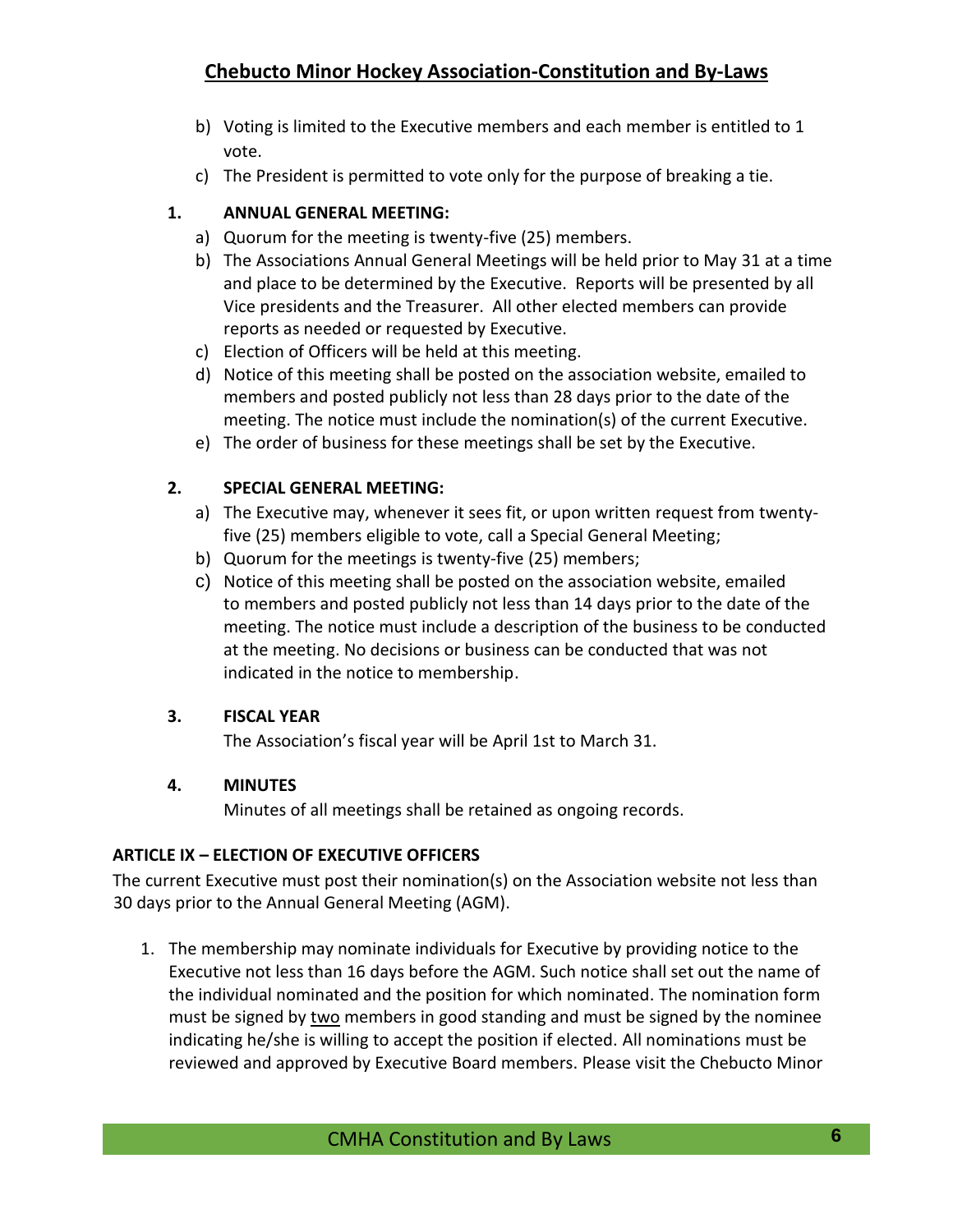Hockey website for the official form. Nominees must provide a brief overview of their qualifications for the position which will be included in communications to membership.

- 2. Nominations will be closed 14 days prior to the Annual General Meeting.
- 3. A complete list of Nominees will be posted on the website and emailed to members not less than 14 days before the Annual General Meeting and will include nominee overviews where provided.
- 4. An individual may be nominated for not more than 2 positions, and can only hold one position.
- 5. If only one nomination exists for a position that person will win by acclamation.
- 6. Should two or more nominations exist for a position, a vote will be held at the Annual General Meeting where nominees can address the members, and then determine by secret ballot vote, who will hold the position for the upcoming season.
- 7. Should the position not have any nominees as of 16 days prior to the Annual General Meeting, the new Executive formed at the Annual General Meeting will appoint a member in good standing to the vacant position.
- 8. Voting at the annual meeting for executive officers shall be by secret ballot or ballots.
- 9. Voting for elected positions shall be held in the following order:
	- 1. President
	- 2. Executive Vice President
	- 3. Vice President Competitive
	- 4. Vice President Recreation
	- 5. Vice President Initiation
	- 6. Vice President Novice
	- 7. Vice President Development
	- 8. Vice President Fundraising
	- 9. Vice President Administration/Secretary
	- 10. Vice President Risk Management
	- 11. Treasurer
	- 12. Registrar
	- 13. Ice Coordinator
	- 14. Member at Large (2)

Any member standing for the position of ~President must have at least two (2) years of experience as an executive on the board, that includes knowledge and experiences of previous years (in coaching, management, proven relevant experience). Will Chair the Nominating Committee whose responsibility it is to ensure a full slate of qualified nominees is presented at the Annual General Meeting for consideration and election.

~ Vice-President in CMHA; Any Member standing for one of the Vice President roles, with the exception of the ~Vice-President IP/Novice, must have at least one (1) year of experience as a Member of CMHA or equivalent role within another minor hockey association. ~The Vice-President IP/Novice must have a minimum of one-year hockey volunteer experience; and,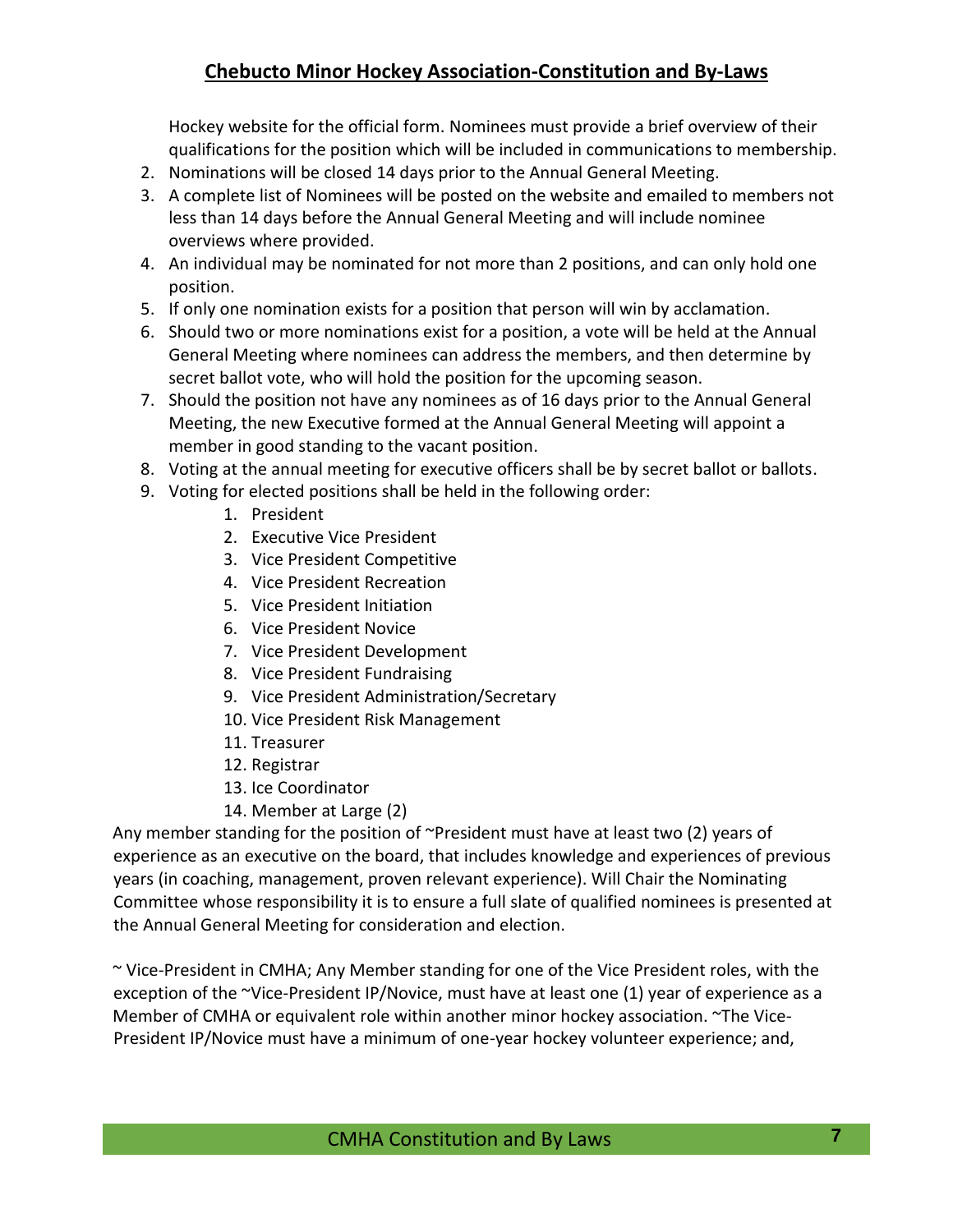Any member standing for the position of Treasurer must have an accounting designation or 5 years of bookkeeping experience.

#### <span id="page-7-0"></span>**ARTICLE X – AMENDMENTS TO CONSTITUTION**

- 1. The Constitution shall only be altered at the Annual General Meeting or at a Special General Meeting called for that purpose. Approval for Amendment shall require a twothirds majority vote of voting members present.
- 2. Proposed amendments shall be emailed to membership, posted publicly and posted on the association website not less than fourteen days in advance of the date of the meeting at which they are to be considered.
- 3. Any member may submit in writing to the Executive Vice President proposals amending the Constitution twenty-eight days before the meeting at which they are to be considered.

#### <span id="page-7-1"></span>**BY LAW 1 – DUTIES AND POWER OF THE EXECUTIVE BY LAWS**

- 1. The Executive shall be responsible for establishing policies, general directing and for the conduct of the affairs of the Association during the term of office.
- 2. It shall approve all expenditures but may not borrow money.
- 3. It shall approve appointments of team officials.
- 4. It shall establish guidelines for participating in tournaments.
- 5. It shall establish registration fees and any other assessments it considers necessary or advisable.
- 6. It shall appoint committees it considers necessary to assist in administering the affairs of the Association or to undertake special projects.
- 7. It shall approve team composition. Normally this consists of not less than 14 (fourteen) skaters plus 2 (two) goaltenders. Any deviation from these numbers must have approval of the executive board. These numbers may vary for the Recreational Program under the supervision of the Vice-President Recreation.
- 8. It shall institute a process of competitive tryouts which allows a player selection committee (to be approved by the executive) the opportunity to assess their ability so that each player may be placed appropriately. The format for these tryouts including "placement" process; absences from tryouts; grievance procedure, etc. will be policies decided by the Executive.
- 9. It shall suspend for cause any Association Officer, official, player or member for failure to comply with the Constitution and Bylaws, as well as actions deemed by the Executive to be detrimental to hockey.
- 10. It may fill, by appointment any unscheduled vacancy, which may occur.
- 11. It shall appoint Referee-in-Chief, Equipment Manager and others deemed as necessary.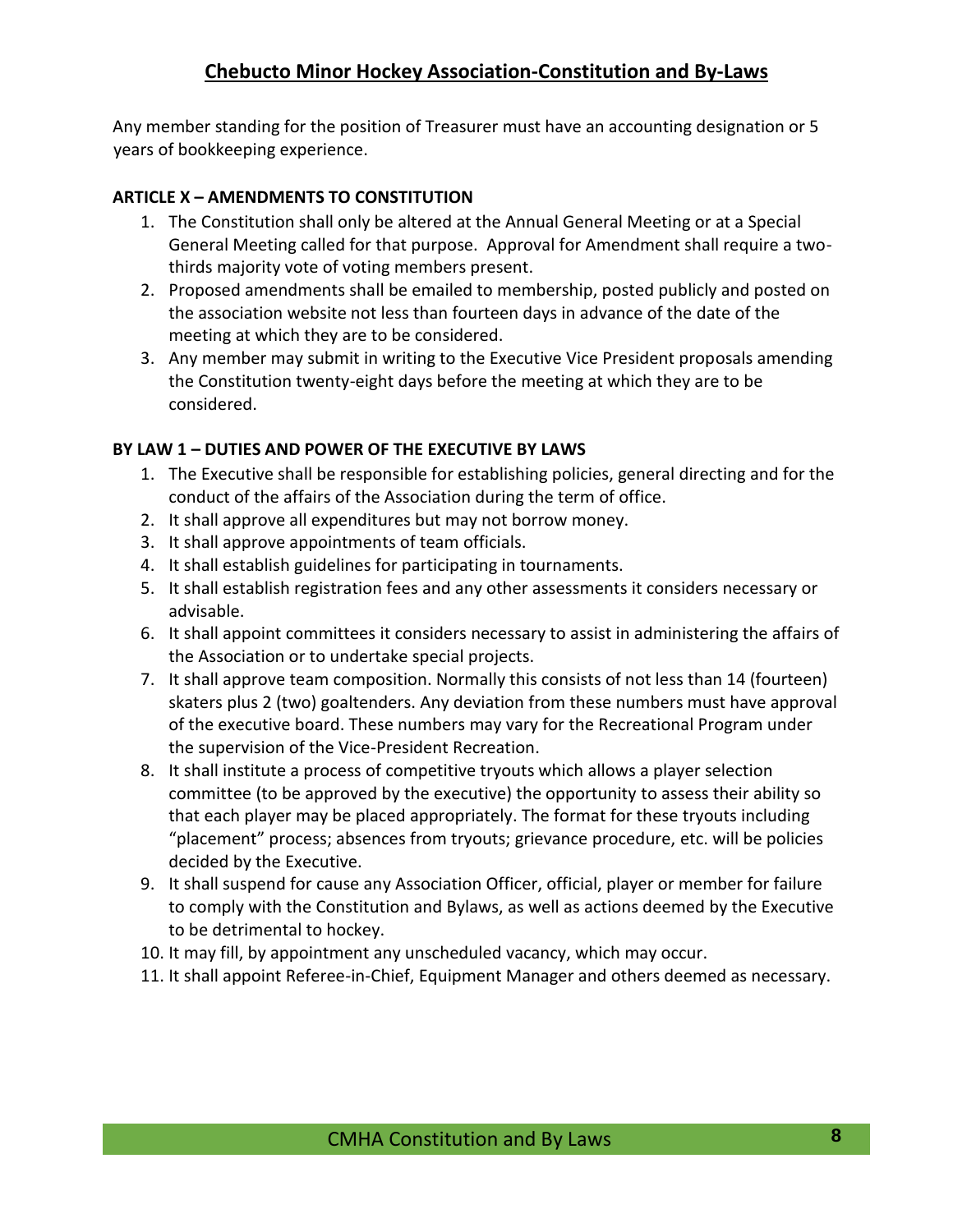## *President*

The President is the Chief Executive Officer of the Association and is responsible for the overall coordination of the Association's business. More specifically, the President's duties include but are not limited to:

- 1. The organization and calling of General and Executive Committee meetings as appropriate. The President will serve as the chairman of such meetings.
- 2. Liaison with HNS, NSMHC, CMHF, MMHL and other related hockey branches.
- 3. The President is empowered to appoint chairpersons for various committees as required.
- 4. Shall sign all cheques or authorized accounts and bills, after the same have been prepared and signed by the Treasurer.
- 5. Shall have the power to suspend any player, coach or official for code of conduct violations, or for any infraction of the regulations covering the eligibility of players – such suspensions to be effective immediately until dealt with by the Discipline Committee, which must be within 10 days of the suspension. Such suspension automatically terminates at the expiration of the period of the suspension imposed.
- 6. Shall be permitted to vote at any meetings of Officers of the Association and Executive Committee only for the purpose of breaking a tie vote.
- 7. Shall be empowered to act on behalf of the Association and any meetings where representation of this Association is required.
- 8. He/She may call Special or General Meetings at any time.
- 9. Provide leadership in determining Policies and in the administration of the affairs of the Association.
- 10. Submit a report at the Annual General Meeting. (AGM)
- 11. In the event of extended absence, designate the Executive Vice President to act.
- 12. Attend the HNS AGM representing Chebucto Minor Hockey Association. Partnered, with Executive Vice President.

## <span id="page-8-0"></span>*Executive Vice President*

- 1. Assist the President and perform the duties of President, as well as duties delegated by the President.
- 2. Be Chairman of the Coaches Selection Committee.
- 3. Be responsible for the Code of Conduct and associated Disciplinary Committee.
- 4. Be appointed co-signer of cheques in the absence of the President.
- 5. Be responsible for the annual review of the constitution including recommendations for amendments where appropriate.
- 6. Assist and understand the President & Vice Presidents roles to provide support as needed.

The Executive Vice President shall serve a term of two years with an end date of each term alternating with the end date of the President. The Executive Vice President's two-year term shall commence in odd numbered years (starting in 2009).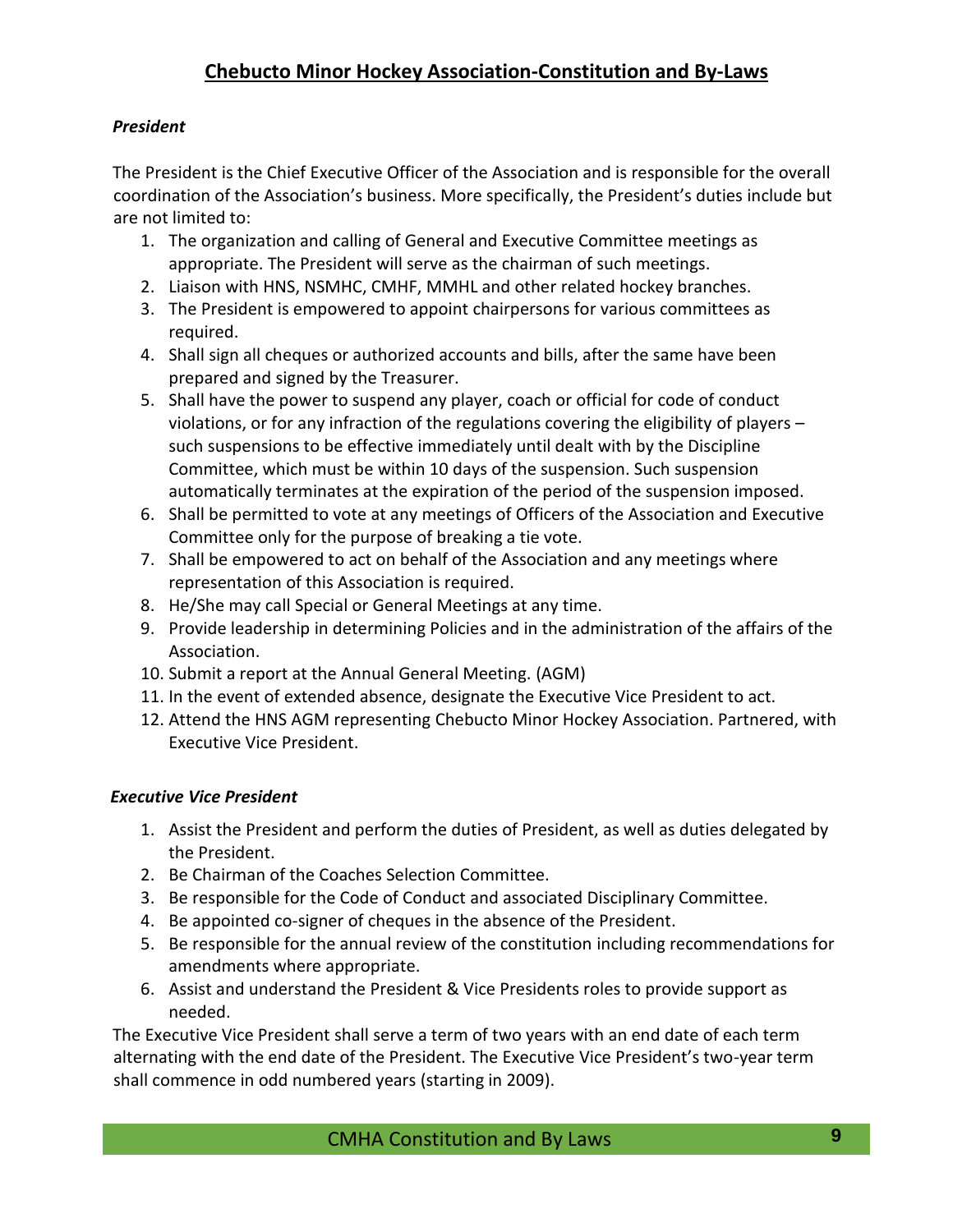#### **VICE PRESIDENTS**

#### <span id="page-9-0"></span>*Vice President Competitive*

- 1. Prepare a fair, concise, and transparent tryout process/plan that provides all competitive opportunities to our players.
- 2. Provide the process and programming that constitutes the tryout plan, by presenting thus plan for approval.
- 3. Select and get approved by the board, a tryout committee that consists of 3 board members, one independent evaluator and an ombudsman, who will liaise between tryout committee and our members.
- 4. In conjunction with CMHA ice coordinator, secure ice times for the entire tryout process.
- 5. Select four or more independent evaluators for tryouts. Provide as many as needed qualified impartial coaches for coordination for any on ice evaluations. No evaluators may be on ice or evaluate a player in relation (son, daughter, step son, step daughter, grandchild) or have conflict.
- 6. Arrange an exhibition series of games for final selections of the competitive teams.
- 7. Present an over view estimate of projected numbers (enrollment) of competitive teams for the following season.
- 8. Prepare and present the results of the evaluations and tryouts to the board upon completion. All player tryout information will remain in confidence on an independent laptop or device approved by the board. All information will only be accessible by board members.
- 9. Communicate all steps of the tryouts process, including plans, drills and evaluation results to the membership via website in a timely manner. Expectation of 2 weeks prior to any tryout process.
- 10. Coordinate, manage and oversee all tryout results, in conjunction with the tryout committee to expedite a fair and thorough process.
- 11. Provide and explain tryout process and evaluation process to the independent evaluators to ensure they are prepared for the time commitment and understand the expectations.
- 12. Final rosters for all Competitive teams must be provided to Registrar 24-48hrs before they are posted to website.
- 13. To ensure accuracy and continuity, all player records are to be kept for the duration of the player while registered with CMHA.
- 14. Participate in all communications to members throughout season in conjunction with the VP Development.
- 15. Throughout the season, ongoing work with VP Development to ensure players are thriving and have the opportunities they require to develop.
- 16. Duties as assigned and support other board members as needed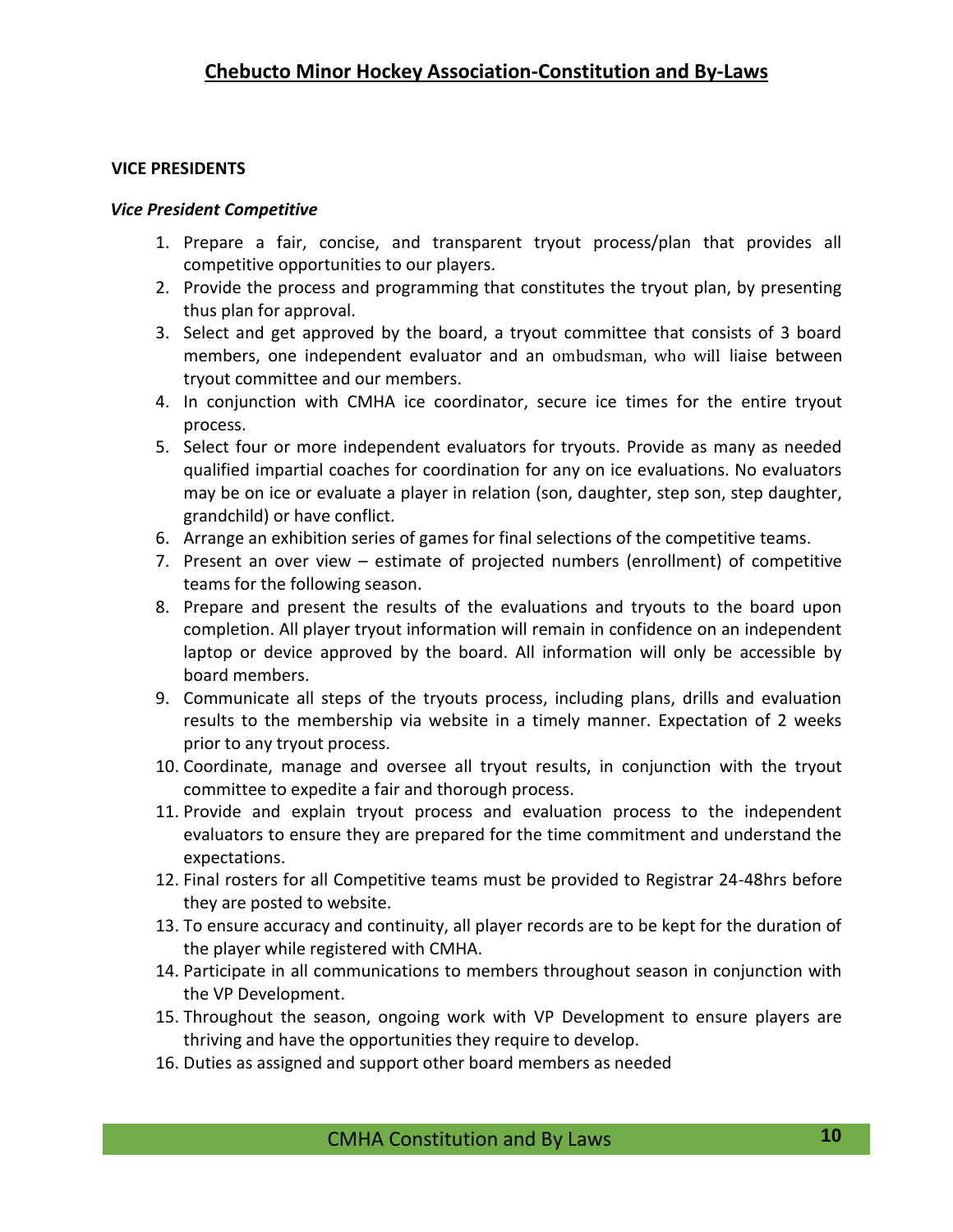### <span id="page-10-0"></span>*Vice President Development*

Revision will be noted at season end.

### <span id="page-10-1"></span>*Vice President Recreation*

- 1. Be responsible to the Executive for the operation of their elected division.
- 2. Ensure that players are duly registered before participating in the Association program.
- 3. Ensure that players are assigned to teams.
- 4. Provide the Registrar with a list of players on competitive and recreational teams.
- 5. Notify the Ice Coordinator and the Equipment Manager of team needs.
- 6. Perform any duties assigned by the Executive.
- 7. Form a committee for balancing Recreation players, prior to Competitive tryouts.
- 8. Provide supports digital and hard copy (practices, game plans) to coaches with VP development at the start of season to ensure teams have a plan to start the year.
- 9. Arrange coaching assistance with balancing games and inquire about ice times from Ice coordinator (practice and pre-season).
- 10. Have input from the President/EVP or coach's selection committee in assisting with selection of recreation coaches.
- 11. Prepare a report for the Annual General Meeting.

## <span id="page-10-2"></span>*Vice President Novice*

- 1. Be responsible to the Executive for the operation of the Novice division.
- 2. Ensure that players are duly registered before participating in the NSST and evaluation program.
- 3. Ensure that all activities concerning NSST and evaluations are organised and scheduled. Solicit qualified on and off ice evaluators to assist in determining player team assignments. You may also assemble a Board committee to assist.
- 4. Provide the Registrar with a list of players on competitive and recreational teams.
- 5. Assist the Registrar and Treasurer as required
- 6. Notify the Ice Coordinator and the Equipment Manager of team needs.
- 7. Prepare a report for the Annual General Meeting.
- 8. Perform any duties assigned by the Executive.

## <span id="page-10-3"></span>*Vice President Initiation Program (IP)*

- 1. Be responsible to the Executive for the operation of IP Program.
- 2. Ensure that players are duly registered before participating in the Association program.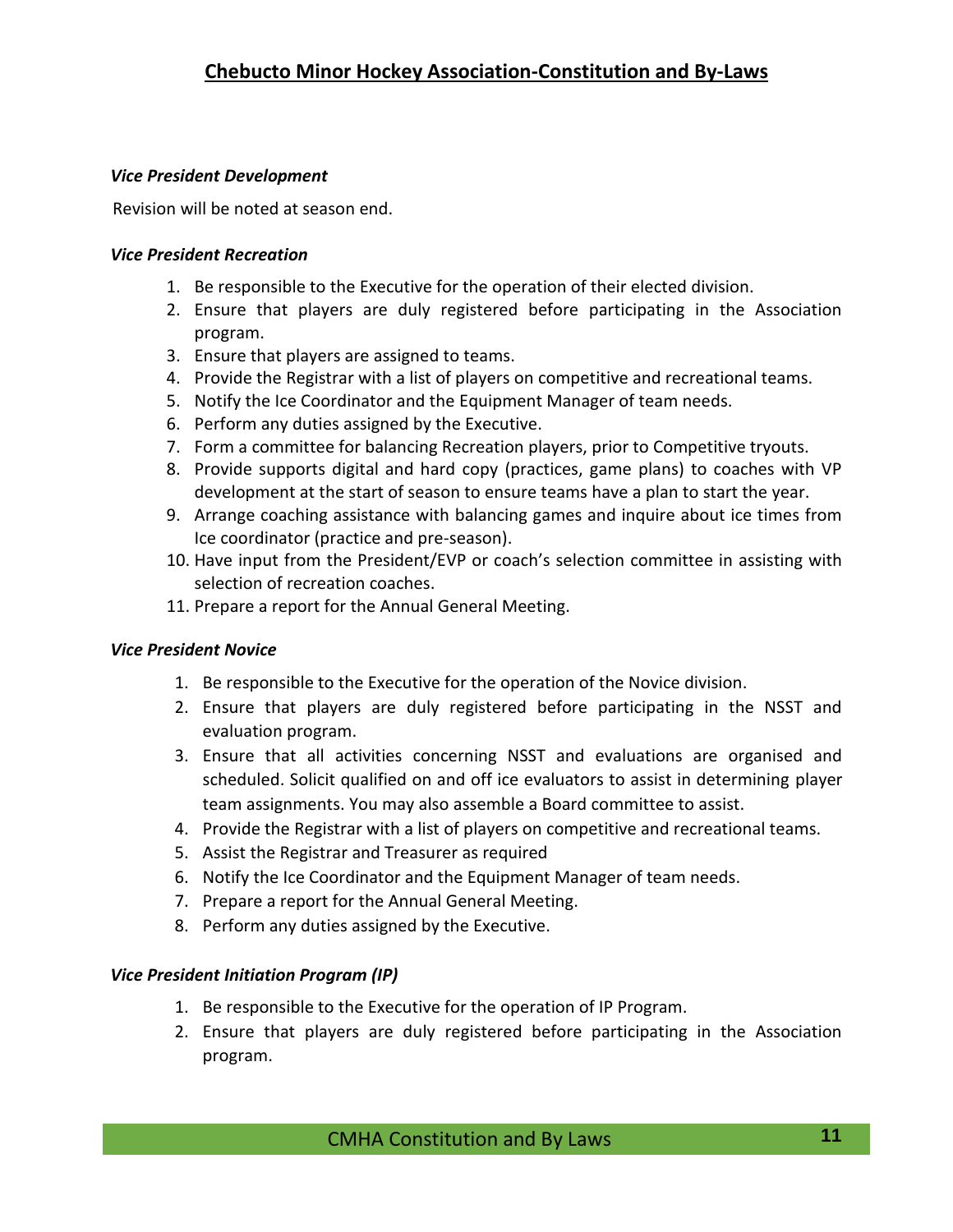- 3. Prepare and organise on ice assignments for coaching staff, in collaboration with Member at Large IP/Novice and or EVP.
- 4. Provide the Registrar with a list of players and assignments to teams.
- 5. Assist the Registrar and Treasurer as required .
- 6. Notify the Ice Coordinator and the Equipment Manager of team needs.
- 7. Responsible for the Junior coaches program.
- 8. Prepare a report for the Annual General Meeting.
- 9. Perform any duties assigned by the Executive.

#### <span id="page-11-0"></span>*Vice President Fundraising*

- 1. Be responsible for obtaining sponsors for Chebucto.
- 2. Represent the executive on all Tournament Committees.
- 3. Be responsible for non-hockey related, fundraising efforts.
- 4. Coordinate and maintain all details and commitments to the CMHA 50/50.

#### *Vice President Administration*

- 1. Distribute all material deemed necessary by the Constitution and Bylaws.
- 2. Update Goalline and website as required. Coordinate with Board members as necessary.
- 3. Inform all members two weeks before the Final Meeting, the date, time and place of meeting.
- 4. Taking minutes for Association meetings and distribute the same to all concerned prior to the next meeting.
- 5. Perform other duties assigned by the President.
- 6. To keep any documents, forms and minutes from previous hockey season either by USB or virtual copy for referral in next season.

### <span id="page-11-1"></span>*Vice President of Risk Management*

Be responsible for maintaining the registry of certified coaches and ensure volunteers are following all guidelines as required by Hockey Canada and Hockey Nova Scotia and ensure compliance and completion of all necessary documents.

- 1. Be responsible to ensure all risk management procedures as required by Hockey Canada and Hockey Nova Scotia are followed and all necessary approvals for association or team events meet and have the appropriate approvals.
- 2. Work with the Vice President, Administration and Registrar to track and ensure all injury reports are completed and submitted to Hockey Nova Scotia in a timely manner.

#### <span id="page-11-2"></span>*Treasurer*

1. Perform all duties associated with the office of Treasurer.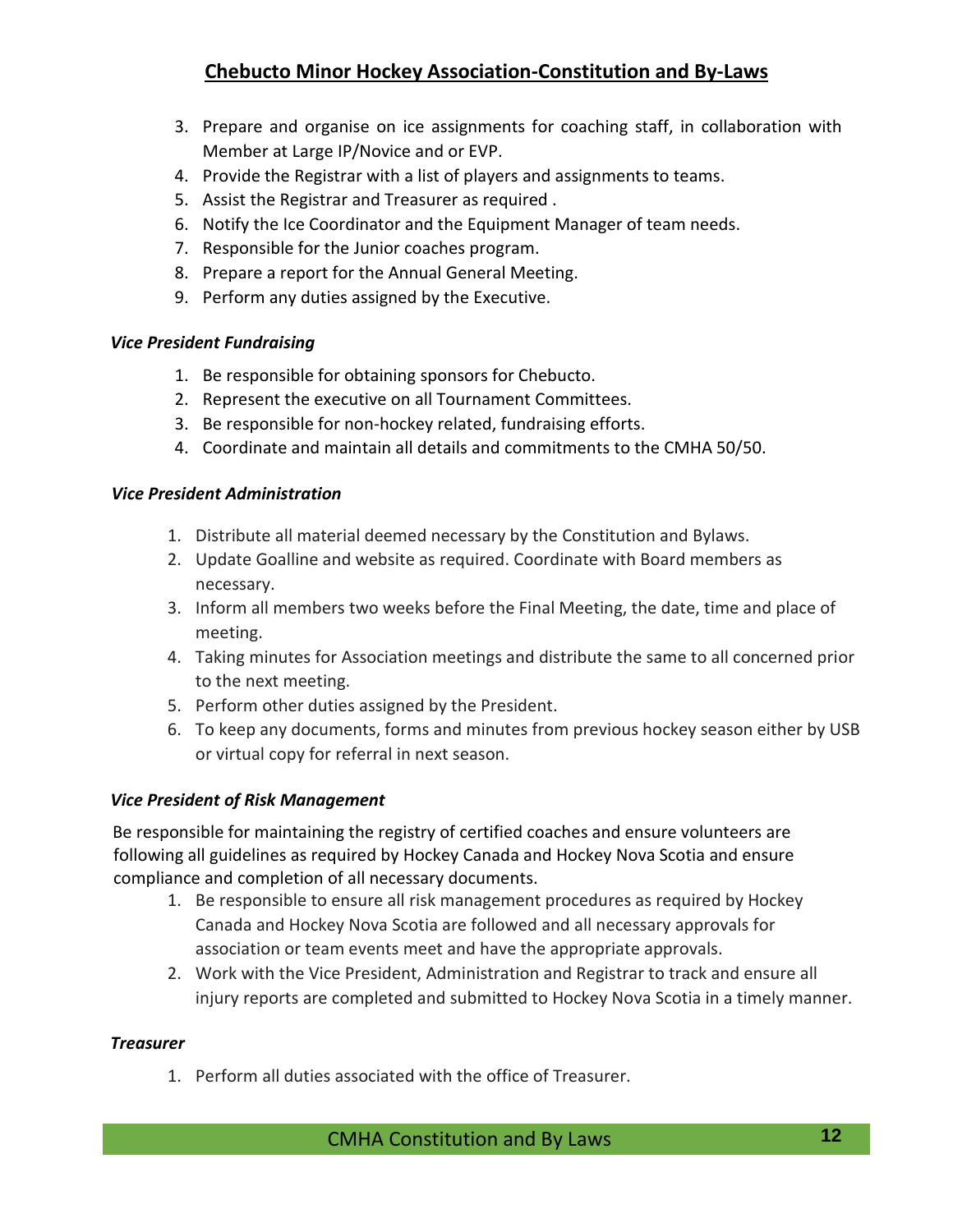- 2. Keep the accounts, receive and deposit funds in a chartered financial institution.
- 3. Make disbursements with Executive approval by cheque, signed by the Treasurer and President or one other appointed by the Executive at an Executive's meeting.
- 4. Present reports to the Executive as requested.
- 5. Prepare the annual budget of estimated receipts and expenses. Advise on financial matters.
- 6. Supply a financial statement of the past hockey year for review, as well as the approved budget for the upcoming new hockey year at the Annual General Meeting
- 7. Coordinate the expenditure of funds with the President, Executive VP and Equipment Manager and prepare the proposed new hockey year Budget with their assistance. The proposed budget will be presented to and approved by the Executive prior to being presented to the membership.
- 8. Handle all responsibilities relating to Association bank accounts, and ensure that the signing authorities are the Treasurer and one of the following: President and/or Executive Vice President
- 9. Expeditiously deposit all funds received and account for these funds via financial statements presented as required at Executive Meetings. These statements will report on actual and forecasts as compared to approved budgets.
- 10. Alert the Executive to any variances of a substantive nature which would require Executive corrective action to be taken.
- 11. Present an independent financial review at the Annual General Meeting.

### <span id="page-12-0"></span>*Registrar*

- 1. Be responsible for the organization and administration of the registration of Chebucto players. Handle in province or out of province player transfer requests.
- 2. Set-up the online registration system through Hockey Canada.
- 3. Ensure team lists & numbers are correct, updated and submitted to HNS, reported to HNS regional director and listed on the Chebucto website.
- 4. Present a report of the year's operation at the AGM Meeting.

### *Ice Coordinator*

- 1. Determine ice requirements to meet association needs in consultation with Vice Presidents, Registrar and Treasurer.
- 2. Accept or refuse ice times from arena managers based on association requirements.
- 3. Determine game and practice times for all divisions and teams.
- 4. Keep a record of all ice used.
- 5. Send monthly practice times for each team to treasurer for invoicing teams.
- 6. Authenticate ice time invoices from arenas for the Treasurer.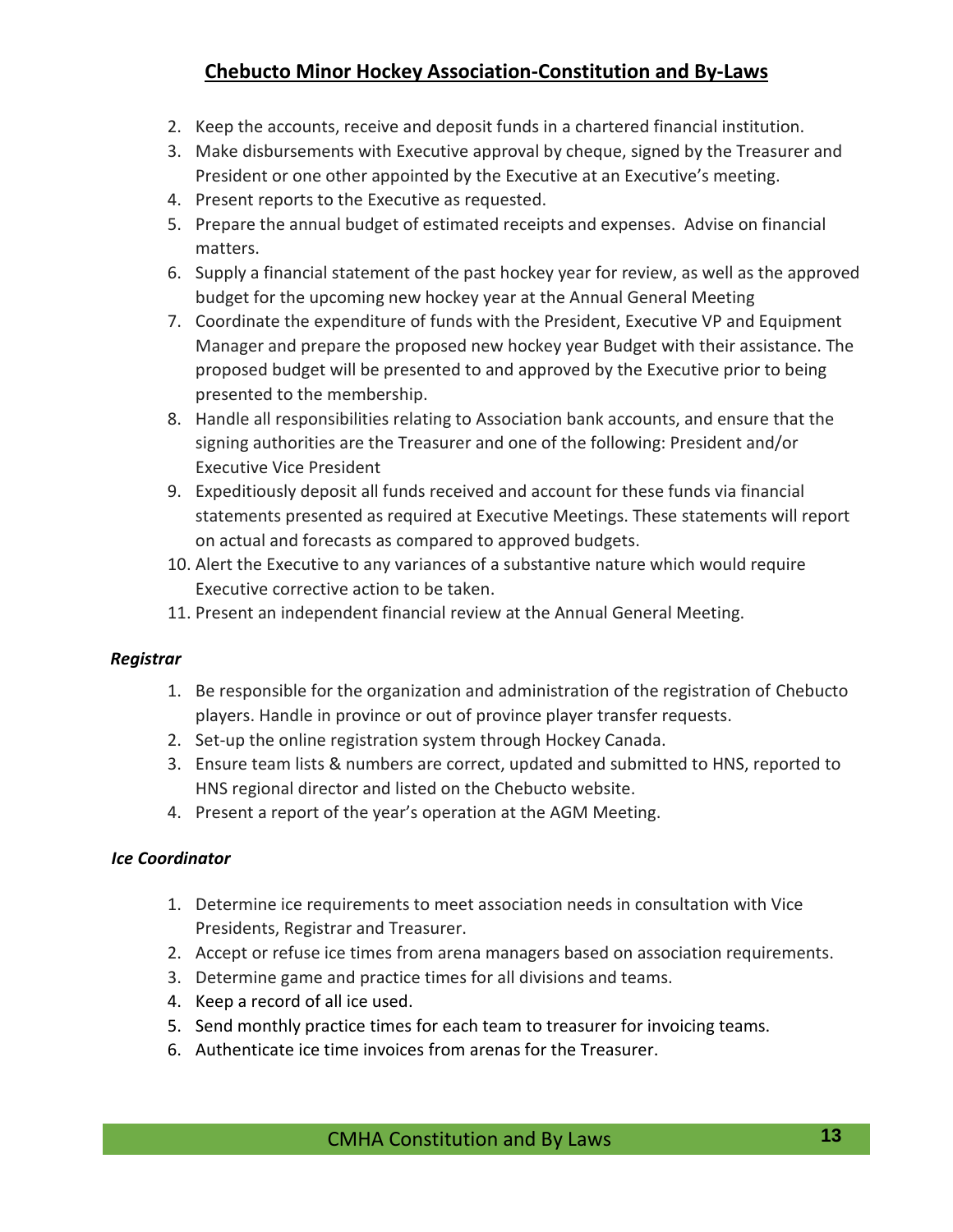- 7. Reschedule any games missed due to tournaments, game time conflicts, weather cancellations, etc.
- 8. Sell any open ice that cannot be used for rescheduled games and help teams sell any practice time they cannot use.
- 9. Be the Association representative at the CMHF.
- 10. Perform other duties as required by the Executive.

### *Member at Large (2)*

The Members at Large are responsible to attend Executive Meetings, acting on behalf of the general membership, and assist other members of the Executive in the completion of their responsibilities and duties. Members at Large are expected to be an active participant in the management of the association and as such, should be prepared to take on duties assigned by the Executive. One Member at Large position shall be filled by a member of CMHA who has a child in the IP/Novice Program.

### <span id="page-13-0"></span>**BY LAW 2 – REFEREE IN CHIEF**

- 1. Manage the hiring, development, and if required, disciplinary actions of all Association officials.
- 2. Maintain a listing of all Association officials and ensure that all persons officiating within the Association have attended the prescribed HNS Referees clinics at the appropriate level, and further that all Association officials are fully registered with HNS for the current hockey season.
- 3. Assign all game officials and timekeepers for games played under the jurisdiction of the Association, including league, exhibition, playoff and tournament games.
- 4. Endeavor to maintain a high and uniform level of officiating by all Association officials for all games played within the Association.
- 5. Keep accurate records of games officiated and payment of officials and ensure that Game Sheets are delivered in a timely manner to the appropriate administrators.
- 6. Ensure accurate payment of officials and provide monthly payroll figures to Association Treasurer for review and reimbursement.
- 7. Act as the liaison between the Association and the CMHF and HNS Referees in Chief in all matters concerning game officials. Ensure the association is aware of any Hockey Canada or HNS developments with regards to officiating, such as new rules or areas of emphasis.
- 8. Develop and oversee a development program, ensuring all association officials receive supervision and coaching on an ongoing basis. Conduct on-ice and classroom-based development sessions, leveraging HNS resources when possible.
- 9. Conduct on-ice and classroom-based development sessions, leveraging HNS resources when possible.
- 10. Provide recommendations to the Executive regrading officials' remuneration.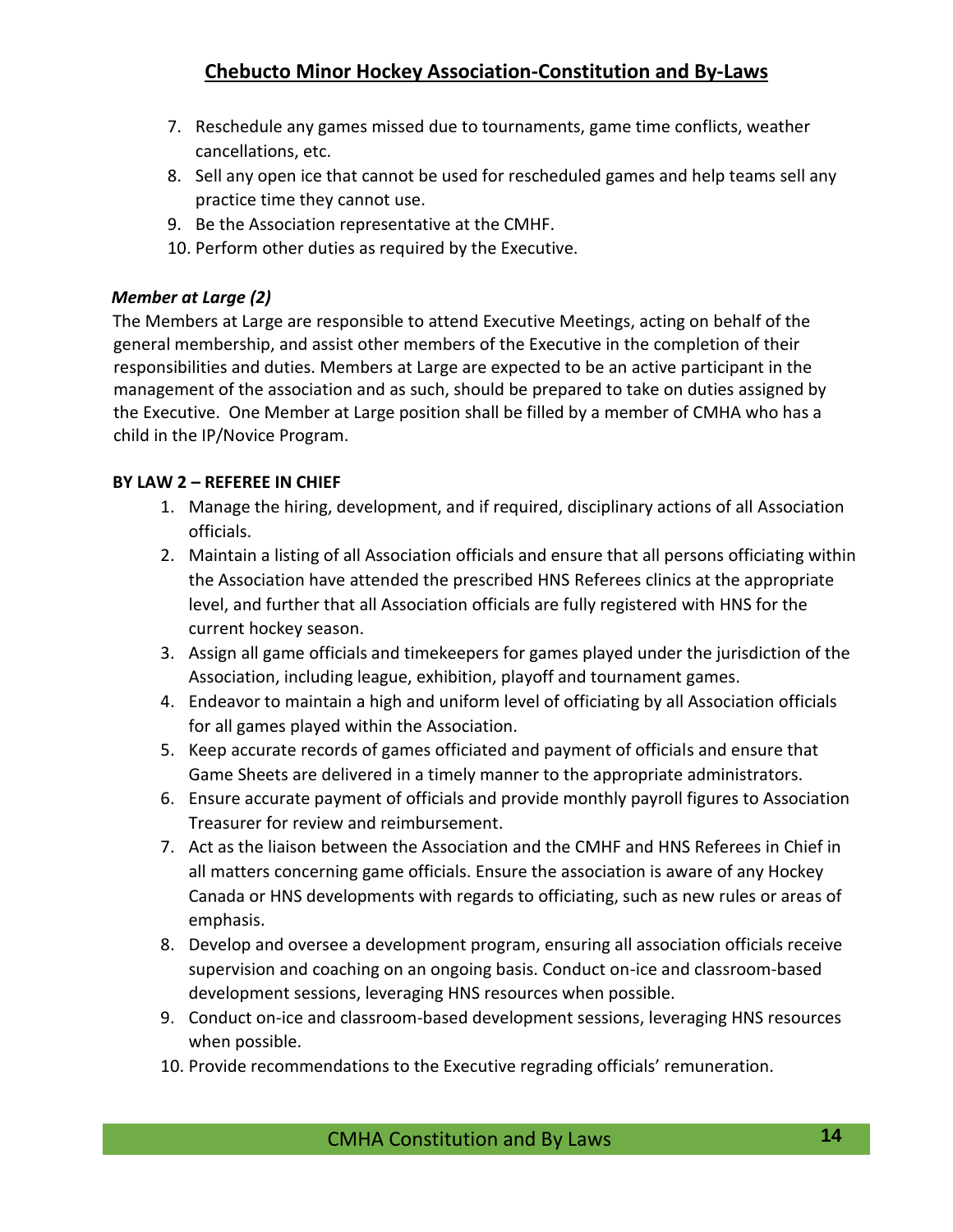### <span id="page-14-0"></span>**BY LAW 3 – EQUIPMENT MANAGER**

- 1. Prepare a list of requirements based on input from Vice Presidents.
- 2. Recommend needs to the executive.
- 3. Be authorized to purchase equipment.

### <span id="page-14-1"></span>**BY LAW 4 – DISCIPLINE**

All members must abide by the Codes of Discipline. A schedule of standard automatic suspensions will be provided by the Vice Presidents at the beginning of each year to all Coaches. (HNS) The Association may increase suspensions beyond HNS, HC, NSMHC requirements. The Association has the right to discipline any member and or player. Progressive Discipline policies and Abusive Parent Dispute Resolution Policies outlined by HNS will be adhered to.

### <span id="page-14-2"></span>**BY LAW 5 – APPEALS**

### **APPEAL PROCESS**

Parents after placement should contact the Vice President Competitive if they wish to appeal their child's placement. Parents, under no circumstances should approach the coach directly. The Vice President Competitive will investigate the complaint and report to the Executive, who will inform the parents in writing, of their decision.

### **APPEAL OF SUSPENSION**

Any member who is suspended from the Association or is suspended from participating in any function of the Association, be they coach, manager or other team official or Association member, may appeal his suspension in accordance with the following procedures:

- a) A written request is to be submitted to The President, Executive Vice President and VP Risk Management requesting hearing. This written request must be submitted within ten (10) days of written notice of suspension; and
- b) The President and/or Executive VP and two other members of the executive will review the appeal within ten (10) days of receipt of an appeal and may render a decision immediately, but in any case no longer than five (5) days after the appeal hearing.

## <span id="page-14-3"></span>**BY LAW 6 – ETHICS**

Members are to:

- 1. Maintain the highest standard of deportment, conduct and sportsmanship. Failure to do so may result in suspension or dismissal from the Association by the Executive.
- 2. Adhere to the codes of conduct and Discipline.
- 3. Be aware of and uphold the objectives of the Association.
- 4. Ensure that all players have an equal opportunity to play and enjoy their hockey program.